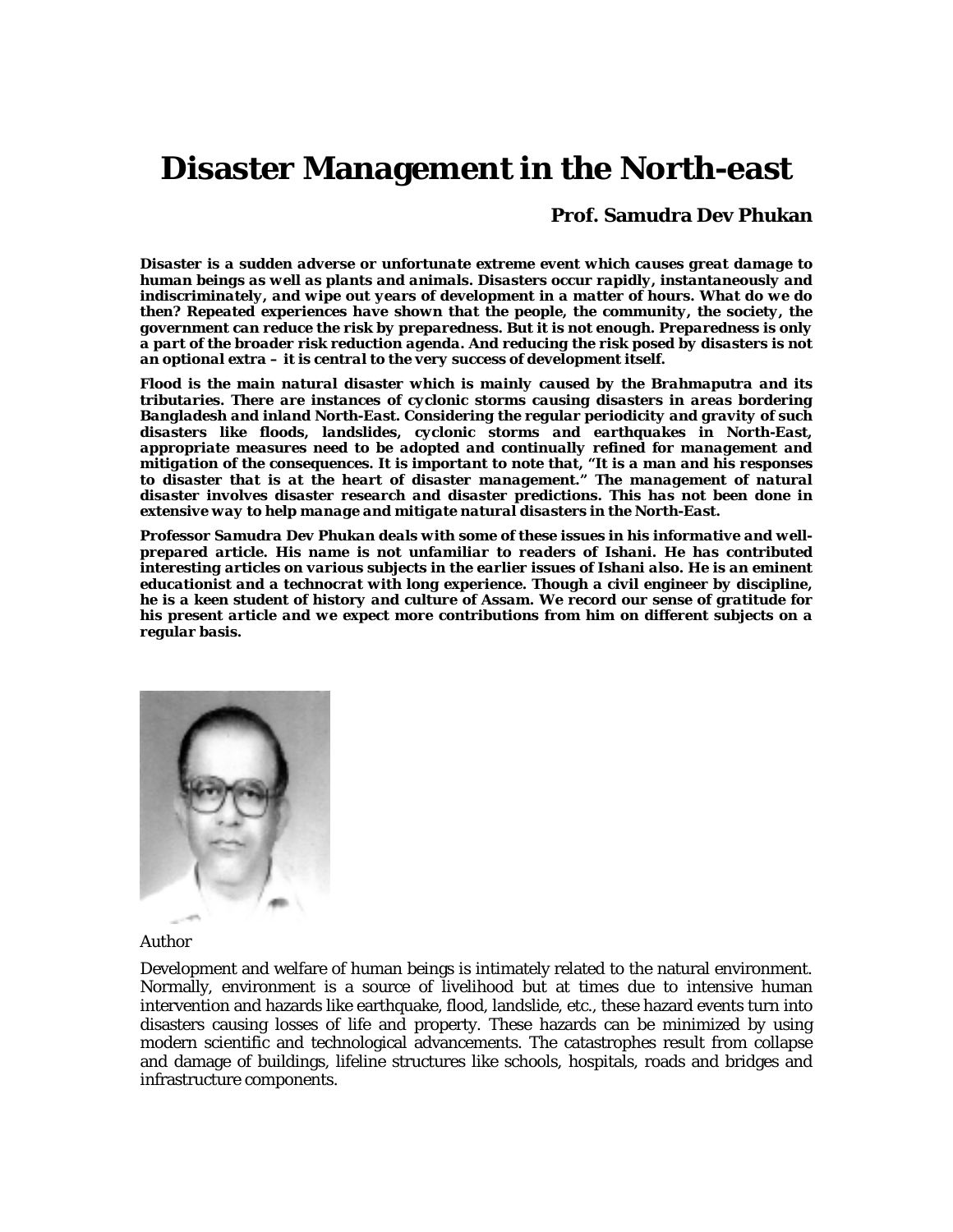India is highly vulnerable to the catastrophes mainly due to the fact that it supports about a sixth of the world population with only 2 per cent of the world's land mass. The country with its own resources is unable to attend to the expenditure involved in disaster management. Recent disasters have caused India to lose at least 2 per cent GDP. Considering risk and vulnerability, the Govt. of India has enacted the Disaster Management Act of 2005. In this, the policy has shifted from relief centric approach to proactive, holistic and integrated approach. It aims at inculcating a culture of preparedness, promoting innovative strategies of mitigation, emergency response, etc. It also aims at bringing to a common platform the stakeholders of construction sector, policy and decision makers, scientists, technologists, representatives of industry, etc., in order to evolve strategies to combat and mitigate impact of future events of catastrophic nature. It will also facilitate interaction among professionals engaged in education, training, R&D, planning, design and construction.

The vulnerability profile of entire N.E. region with reference to earthquake, floods and high wind velocities is very high. The seven states as detailed below lie in Seismic Zone V, Sikkim lies in Zone IV. This poses serious threat to life and property.

| Sl. | <b>State</b>                                         | District & Zone |     |    |    |                |
|-----|------------------------------------------------------|-----------------|-----|----|----|----------------|
| No. |                                                      |                 |     |    |    |                |
| 1.  | Arunachal Pradesh 13 districts are in Seismic Zone V |                 |     |    |    |                |
| 2.  | Assam                                                | 23              | ٠,  | ,, | ,, | ,,             |
| 3.  | Manipur                                              | 9               | , , | ,, | ,, | ,,             |
|     | 4. Meghalaya                                         | 7               | ,,  | ,, | ,, | ,,             |
| 5.  | Mizoram                                              | 8               | ,,  | ,, | ,, | ,,             |
| 6   | Nagaland                                             | 8               | , , | ,, | ,, | ,,             |
| 7.  | Sikkim                                               | 4               | ,,  | ,, | ,, | <b>Zone IV</b> |
| 8.  | <b>Tripura</b>                                       | 4               | ,,  | ,, | ,, | <b>Zone V</b>  |

Source: Seminar held at IIT, Mumbai.

*(Since the Modified Mercalli (MM) scale did not take into account local variations in soil type and geology, as per the recent categorization only four seismic zones have been identified in the revised Indian Seismic Zone Map, 2002, viz., Zones II, III, IV and V, which club an area in a particular zone based on similarities in soil type, structure and strength. The national Seismic Zone Map presents a large-scale view of the seismic zones in the country. Local variations in soil type and geology cannot be represented at that scale. Therefore, for important projects, such as a major dam or a nuclear power plant, the seismic hazard is evaluated specifically for that site. Also, for the purposes of urban planning, metropolitan areas are microzoned. Seismic microzonation accounts for local variations in geology, local social profile, etc.)* 

As per guidelines of NDMA, all the capital cities of the eight states have been included in the first level of priority for seismic strengthening and retro filling. The National Disaster Management Authority identified the following cities of the North-east for seismic strengthening and retro filling. These are Agartala, Aizawl, Gangtok, Guwahati, Imphal, Itanagar, Kohima, and Shillong.

Here we must realize that Earthquake is not the only element responsible for disaster. Flood is another major element causing disaster. Due to increase in population and encroachment of the riverine areas causing deforestation, floods tend to occur in the two major rivers of the region, the Brahmaputra and the Barak. Increased flood discharge, flash floods accompanying sedimentation, erosion, and landslides cause disaster. Though there are many established ways of combating the catastrophes as dams, embankments, etc., the story of the North-east is different. Most of the areas have to follow long-term processes like soil and water conservation and general afforestation. Short-term methods can also be applicable in North-eastern situations like flash floods or landslides.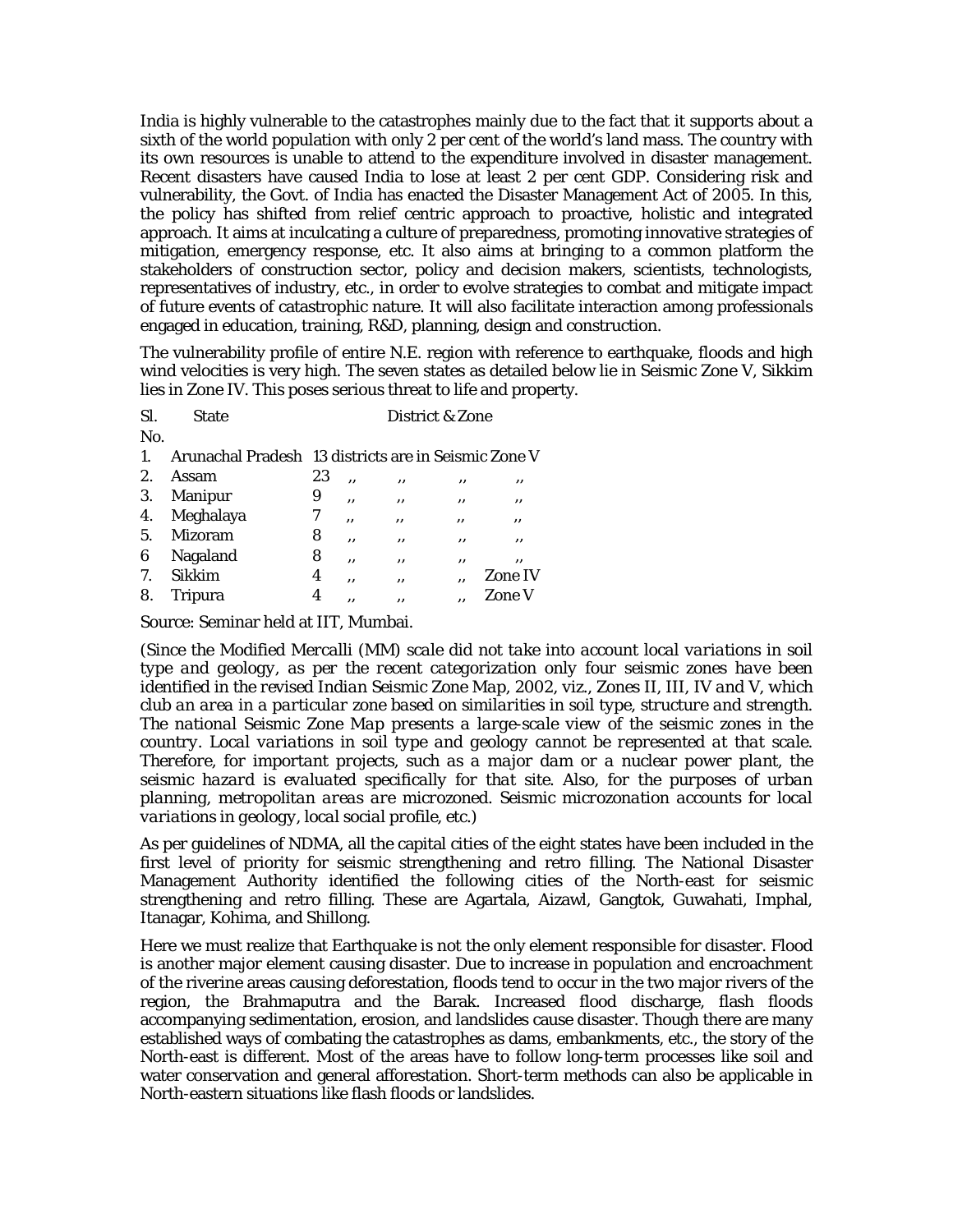Considering the regular periodicity and gravity of such disasters like floods, landslides, cyclonic storms and earthquakes in North-East, appropriate measures need to be adopted and continually refined for management and mitigation of the consequences.

The United Nations declared the last decade (1990-1999) as the International Decade for Natural Disaster Reduction (IDNDR). The main effort in this decade was to reduce, through concerted international actions, especially in the developing countries, loss of life, damage to property and social and economic disruption caused by natural disasters. The Yokohama Strategy, adopted in May 1994, called upon all countries to unequivocally give political commitment to reduce their vulnerability through appropriate means. The strategy contributed to shifting focus from disaster response to prevention and mitigation.

Government of India is observing the current decade as the "National Decade for Disaster Reduction" ( NDDR) realizing the need to continue the momentum developed during the IDNDR. It has decided to observe October 29<sup>th</sup> as NDDR (National Day for Disaster Reduction) every year to commemorate the day a super cyclone had hit Orissa in 1999. The basic objective of NDDR is to create public awareness and educate the people about the impact of natural disasters and importance of disaster preparedness and mitigation.

With regard to North-East, it can be stressed that floods and landslides cause colossal loss to human life and property and its management takes the centre stage in this part of the country. In fact, flood is an attribute of physical environment but it is important to note that floods are also aggravated by human activity like deforestation in the catchment areas. Large scale deforestation in upper catchments is perhaps the most important anthropogenic factor of the cause of flood and landslides in the North-East.

Increasing urbanization has also helped in increasing the surface runoff and therefore dimensions and magnitude of floods because extension in the *pucca* ground cover through the construction of building, courtyards, roads, pavements, etc., reduces infiltration of rainwater significantly and increases surface runoff, thereby increasing the volume and discharge of urban drains to the river. *(Extracted from the World Wide Web)*

We may allow the disaster to happen and try to combat it. This can be done by constructing earth platforms with shelters at a higher elevation or using similar methods. There are some direct deterrents to floods. These are dams, weirs, barrages and similar massive structures. Very often, objections are raised by environmentalists who advocate that the environment is affected by massive structures and therefore such structures may affect the environment and are not suitable. Geologists also feel that massive structures and water body may influence the geological structure and should be avoided.

Today, we must take care of another aspect, which may lead to disaster. Water level rise due to global warming may cause floods. Approved scientific precautionary measures must be taken to prevent the disaster by treating it at the micro level, thus eliminating the causes which may lead the flood to acquire the proportion of a disaster.

Water level rises above ground level in case of water logging, which is developing into a regular episode in case of the North-east. This contaminates the water with harmful bacteria, which may in turn pollute the groundwater. Anti-bacterial treatment at the recharge level may provide a solution.

Due to scarcity and contamination of water at the surface level, non-availability of drinking water from the normal sources may cause a crisis-like situation. It, therefore, has become necessary to adopt methods of rainwater harvesting. The Centre for Science and Environment, New Delhi has already provided certain devices for this purpose.

Another hazard has a tendency to develop into catastrophe. That is landslide, which creates havoc mainly in the state of Mizoram. The major factors contributing to landslides are reduced soil friction, and improper drainage. Effects of these can be reduced by standard methods. In France and Sweden, etc., another device of reinforced earth was originally designed by French engineer Henri Videl. Earth mass with possibility of slide was reinforced by steel rods by Henri Videl. These rods can be replaced by bamboo in the North-east and it is worth trying.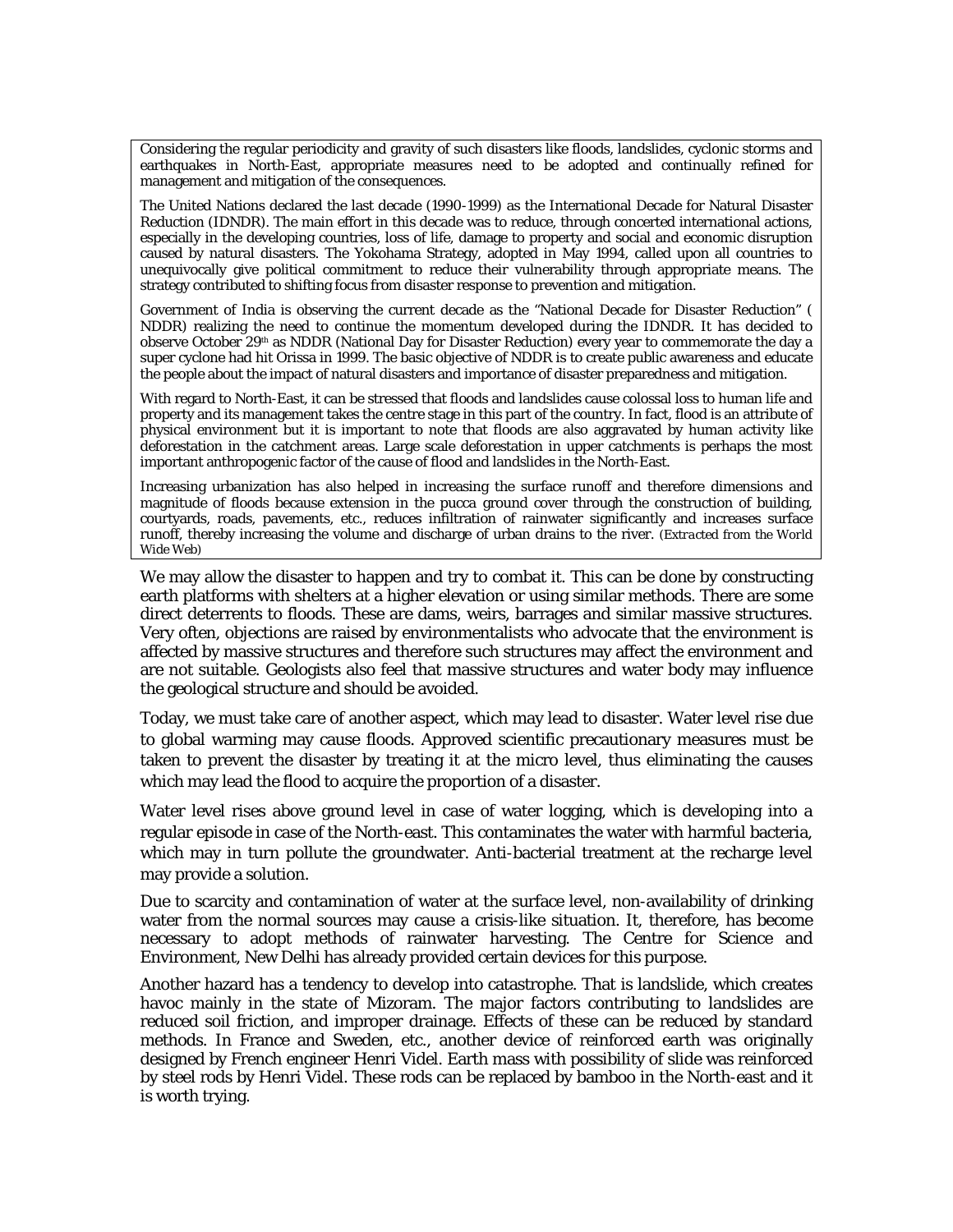In addition to the direct methods, the National Disaster Management Authority suggests extra fittings to lifeline structures which may help in mitigating disasters, particularly earthquakes.

Requirement of zoning is that buildings and other lifeline structures are to be of certain specific standard. All such structures do not have the same amount of strength at the time of earthquake.

Such structures are to be strengthened upto the required standard by adding some extra fitting say an extra beam, an inclined support, sharing provision, etc. These are expressed by an architectural term called Retrofittings.

Construction Industry Development Council (CIDC), has outlined the modalities of operation of retrofitting clinic.

Countries like Japan and China have already developed the concept of information umbrella and action strategies in case any disaster strikes. It is high time that each of the States of the North-east develops similar methods.

## **The Retrofitting Clinic:**

In order to cope up with the framework laid down by the disaster management authority and also with the paradigm shift in the National Policy, CIDC has been establishing a national network of Retrofitting Clinics. These clinics provide institutional and technology transfer mechanisms for capacity building of related professionals at different levels enabling them to undertake different assessments of the health of the structure, etc., and deliver the services to asset owners.

## **The main objectives and functions of Retrofitting Clinics are**

Diagnostic assessment of Building and Structure.

Advising vulnerability levels.

Ascertaining retrofitting levels.

Designing retrofitting measures.

Training programme of disaster resistant construction.

Disaster mitigation sensitization.

Engineering services for safe construction.

Developing houseowner's manual for rapid visual inspection.

Developing data base materials for safe construction.

Promote PPP in disaster management activities of the region.

Media sensitization for disaster management.

### **People/institutions who/which can set up retrofitting clinics.**

- Academic institutions of Engineering and Architecture.
- Government organizations.
- Urban local bodies.
- Construction companies.
- Consulting organizations.
- Building centre.
- R&D technologies transfer unit.
- NGOs.